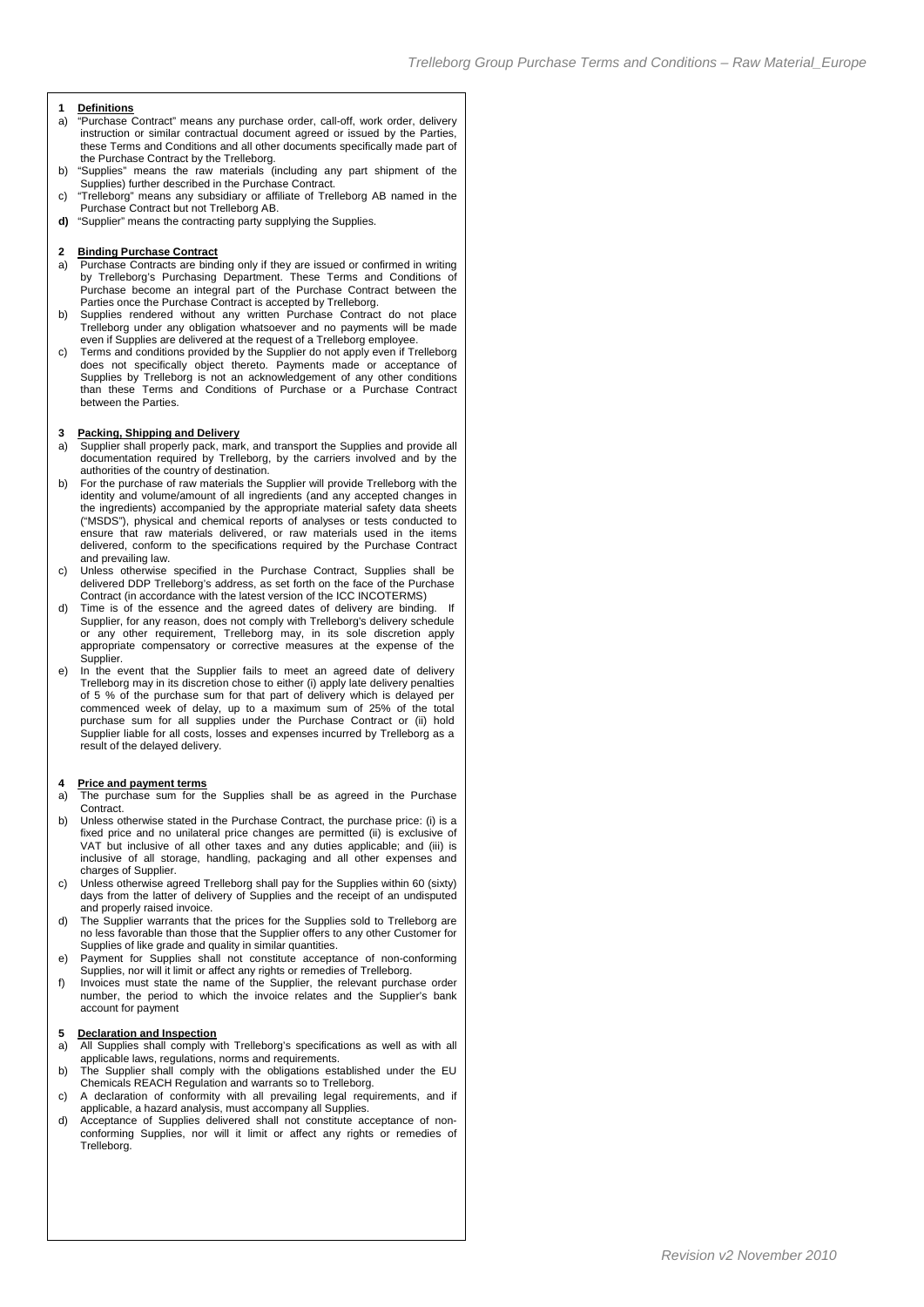## **6 Changes**

- Trelleborg reserves the right to cancel any undelivered part of the Supplies or to request change of the Supplies and its delivery, including the packaging, testing requirements, shipping date, or time or place of delivery.
- **b)** The Supplier shall within ten (10) business days of receipt of a change request notify Trelleborg in writing if such change will affect cost or timing and provide substantiation thereof. Where Trelleborg requests a change, at the request of Supplier Trelleborg and the Supplier will negotiate in good faith for an equitable price adjustment (up or down), a change in shipping or delivery terms, or other appropriate adjustment.

#### **7 Warranties**

- a) In addition to any other express and implied warranties provided by law or otherwise, Supplier warrants to Trelleborg that it has good and marketable title to the Supplies and that the Goods shall be: (i) new; (ii) free and clear of any and all liens and encumbrances; (ii) conform with all specifications, drawings, samples and other descriptions furnished by Trelleborg or offered by Supplier; (iii) free from all defects in design (to the extent designed by Seller), workmanship and materials; (iv) be of merchantable quality; (v) be fit and sufficient for the purposes intended by Trelleborg – to the extent known by Supplier; (vi) conform to all applicable laws in the country of production and delivery (vii) do not infringe patents or other intellectual property rights of third parties
- b) The warranty period shall be the longer of (a) two years from the date Trelleborg accepts delivery of the Supplies, or (b) the warranty period provided by applicable law.

### **8 Default and Remedies**

a) Supplier agrees to indemnify, defend and hold harmless Trelleborg and its affiliated parties from and against any and all costs, fees, penalties, damages (direct, indirect, consequential, punitive or otherwise), attorneys' fees and all other liabilities and obligations whatsoever arising out of any claim which, in whole or in part, arises from or relates to any: (i) Defect or non-conformity of the Supplies; (ii) Noncompliance by Supplier with any of its representations, warranties or obligations under the Purchase Contract; (iii) Negligence or fault of the Supplier in connection with the design or manufacture of the Supplies; (iv) Any environmental damage, spill, discharge or emission of hazardous wastes or substances caused by a defect or contractual nonconformity of the Supplies; or (v) Infringement (including contributory infringement or inducement to infringe) of any Intellectual Property Right relating to Supplies provided by Supplier.

#### **9 Termination**

- a) Trelleborg may terminate the Purchase Contract in whole or in part by written notice; (i) for convenience, effective thirty (30) days following delivery of a written termination notice; (ii) immediately for default.
- b) Supplier shall be in default if it (i) breaches any warranty or other term of the Purchase Contract; (ii) fails to deliver or threatens not to deliver Supplies in accordance with the Purchase Contract; (iii) makes an assignment for the benefit of creditors, or if proceedings in bankruptcy or insolvency are instituted by or against Supplier.

#### **10 Limitation of Liability**

In no event shall Trelleborg be liable for any direct or indirect costs or losses, for loss of profits, for penalties incurred or for any other direct indirect consequential punitive or other damages or liabilities incurred by the Suppler or any of its affiliates or agents as a result of a termination by Trelleborg of a Purchase Contract.

#### **11 Insurance**

- a) The Supplier warrants that it has reasonable insurance cover, provided by a reputable insurer, for all general liability and all products liability that may arise in respect of any Supplies made under a Purchase Contract. The limits of such insurance must be at least ten times the contractual value of the Supplies under any Purchase Contract, however never less than 25 M Euro. Unless expressly waived by Trelleborg, Trelleborg shall be named additional insured on such policies.
- b) Within 10 business days from the conclusion of a Purchase Contract the Supplier shall provide Trelleborg with a certificate of insurance reasonably acceptable to Trelleborg showing the amount of coverage, the policy number, the date of expiration of the insurances and that Trelleborg is a named additional insured.
- c) The Supplier, on behalf of itself and its insurers, irrevocably waives any right of subrogation against Trelleborg for any liability, cost or expenses asserted by any third party.

#### **12 Set Off**

- a) Trelleborg shall be entitled to set off any sums owing by Supplier to Trelleborg for any reason whatsoever, against any sums payable by Trelleborg under the Purchase Contract.
- b) All rights and remedies reserved to Trelleborg in the Purchase Contract are cumulative with and in addition to all other legal or equitable remedies available to Trelleborg.